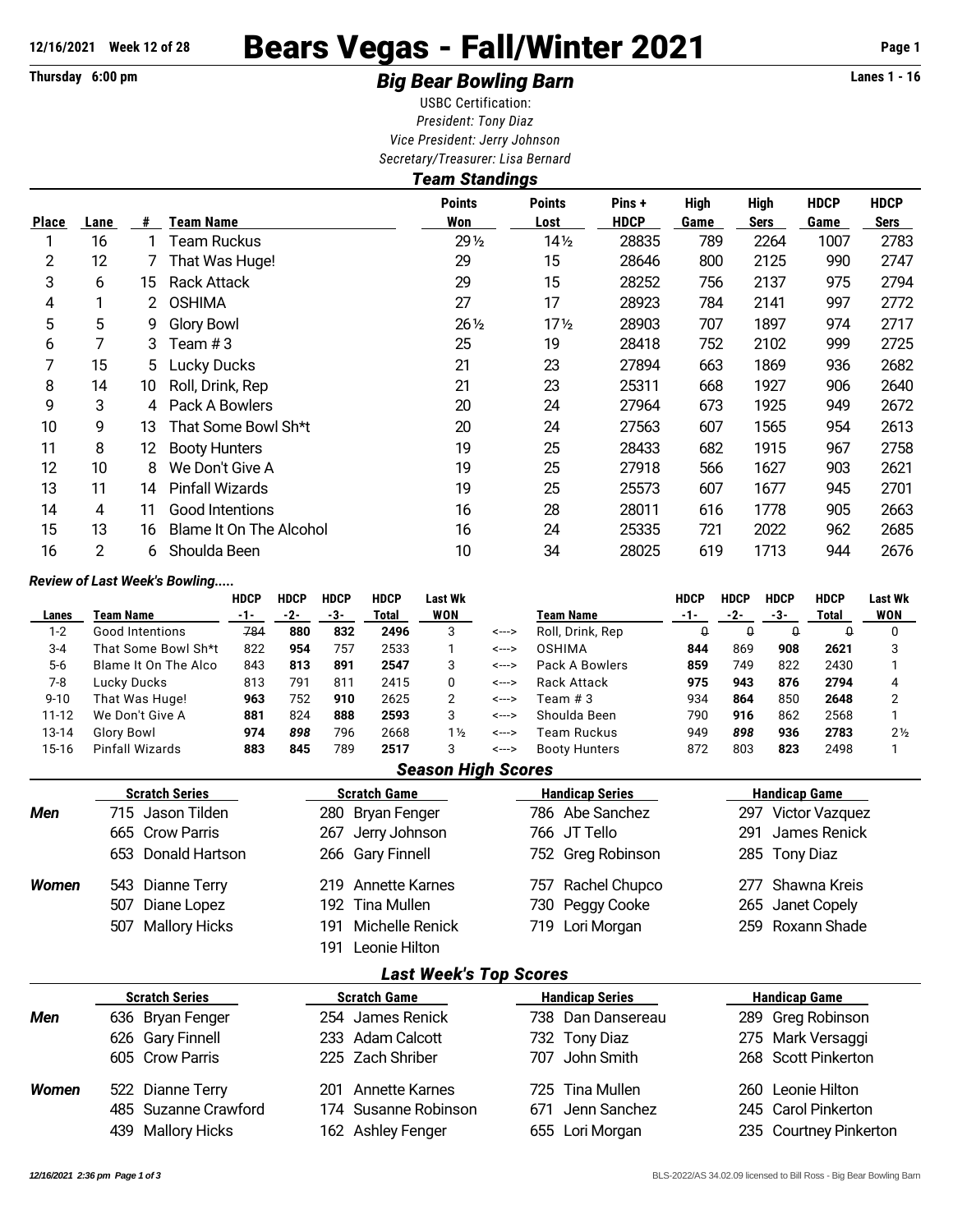**12/16/2021 Week 12 of 28 Bears Vegas - Fall/Winter 2021 Page 2**

|                                                  |                   |    |                    |            |                   |                     |            | <b>Team Rosters</b>                                   |                          |    |                    |     |                      |          |                     |             |
|--------------------------------------------------|-------------------|----|--------------------|------------|-------------------|---------------------|------------|-------------------------------------------------------|--------------------------|----|--------------------|-----|----------------------|----------|---------------------|-------------|
|                                                  |                   |    |                    |            |                   | High High HDCP HDCP |            |                                                       |                          |    |                    |     |                      |          | High High HDCP      | <b>HDCP</b> |
| Name                                             | Pins Gms Avg HDCP |    |                    |            |                   | Sers Game Sers      | Game       | Name                                                  | Pins Gms Avg HDCP        |    |                    |     |                      |          | Sers Game Sers      | Game        |
| 1 - Team Ruckus Lane 16 HDCP=192 Avg=664         |                   |    |                    |            |                   |                     |            | 2 - OSHIMA Lane 1 HDCP=231 Avg=622                    |                          |    |                    |     |                      |          |                     |             |
| <b>Tony Diaz</b>                                 | 5138              |    | 33 155             | 58 549     | 224               | 732                 | 285        | Peggy Cooke                                           | 4422                     |    | 33 134             |     | 77 469               | 171      | 730                 | 256         |
| JT Tello                                         | 3617              |    | 23 157             |            | 56 580 210        | 766                 | 274        | Suzanne Crawford                                      | 3942                     |    | 27 146             |     | 66 485 182           |          | 689                 | 250         |
| Shane Mosley                                     | 5124              |    | 33 155             |            | 58 512 194        | 698                 | 259        | Jerry Johnson                                         | 4369                     |    | 27 161             |     | 53 626 267           |          | 741                 | 267         |
| <b>Gary Finnell</b>                              | 5334              |    | 27 197             |            | 20 643 266        | 689                 | 254        | Skip Worthington                                      | 5442                     |    | 30 181             |     | 35 607 234           |          | 727                 | 274         |
| 3 - Team # 3 Lane 7 HDCP=225 Avg=628             |                   |    |                    |            |                   |                     |            | 4 - Pack A Bowlers                                    | Lane 3 HDCP=277 Avg=570  |    |                    |     |                      |          |                     |             |
| Donna Nelson                                     | 3050              |    | 24 127             |            | 83 450 169        | 714                 | 257        | Mimi Martz                                            | 3246                     |    | 30 108             |     | 100 378 152          |          | 678                 | 238         |
| <b>Mallory Hicks</b>                             | 4372              |    | 30 145             | 67 507     | 203               | 732                 | 259        | Joey Childers                                         | 4579                     |    | 33 138             |     | 73 502 206           |          | 715                 | 249         |
| Jason Nelson                                     | 5342              |    | 33 161             | 53 538     | 202               | 689                 | 256        | Leonie Hilton                                         | 3467                     |    | 24 144             |     | 68 476               | 191      | 692                 | 260         |
| Donald Hartson                                   | 5870              |    | 30 195             | 22 653 241 |                   | 701                 | 259        | Mark Mullen                                           | 5941                     |    | 33 180             |     | 36 594 227           |          | 687                 | 267         |
| 5 - Lucky Ducks Lane 15 HDCP=280 Avg=567         |                   |    |                    |            |                   |                     |            | 6 - Shoulda Been Lane 2 HDCP=313 Avg=529              |                          |    |                    |     |                      |          |                     |             |
| Roxann Shade                                     | 4421              |    | 33 133             |            | 78 451 182        | 667                 | 259        | <b>Annette Karnes</b>                                 | 4749                     |    | 30 158             |     | 55 517 219           |          | 691                 | 277         |
| Darrell Gardner                                  | 4666              |    | 30 155             | 58 560     | 203               | 740                 | 263        | Michael Beveridge                                     | 3130                     |    | 30 104             |     | 104 406              | -140     | 727                 | 247         |
| <b>Emily Brown</b>                               | 3714              |    | 33 112             |            | 97 362 155        | 642                 | 252        | Lori Morgan                                           | 3845                     |    | 30 128             |     | 82 461 175           |          | 719                 | 264         |
| Bob Varga                                        | 1598              |    | 9bk167             |            | 47 598 204        |                     |            | James Harmon                                          | 4612                     |    | 33 139             |     | 72 481               | 199      | 712                 | 276         |
|                                                  |                   |    |                    |            |                   |                     |            | <b>Natalie Burns</b>                                  | 1066                     |    | 9 1 1 8            | 91  | 425 160              |          |                     |             |
| 7 - That Was Huge! Lane 12 HDCP=195 Avg=662      |                   |    |                    |            |                   |                     |            | 8 - We Don't Give A Lane 10 HDCP=337 Avg=503          |                          |    |                    |     |                      |          |                     |             |
| Michelle Renick                                  | 4687              |    | 33 142             | 70 480 191 |                   | 699                 | 264        | Randy Stucker                                         | 1340                     |    | 10bk135            |     | 76 425 176           |          | 217                 | 217         |
| Ashley Fenger                                    | 4534              |    | 33 137             | 74 472 187 |                   | 700                 | 256        | Shawna Kreis                                          | 2829                     |    | 30 94              | 113 | 346                  | 161      | 694                 | 277         |
| James Renick                                     | 5961              | 33 | 180                |            | 36 605 254        | 716                 | 291        | George Jacks                                          | 4189                     |    | 33 126             |     | 84 450 164           |          | 721                 | 256         |
| <b>Bryan Fenger</b>                              | 6729              |    | 33 203             |            | 15 675 280        | 727                 | 295        | Roland Harris                                         | 4891                     | 33 | 148                | 64  | 506                  | 190      | 716                 | 260         |
|                                                  |                   |    |                    |            |                   |                     |            | Stephanie Stucker                                     | 0                        |    | 0,140              | 72  | 0                    | $\Omega$ |                     |             |
| 9 - Glory Bowl Lane 5 HDCP=264 Avg=585           |                   |    |                    |            |                   |                     |            | 10 - Roll, Drink, Rep                                 | Lane 14 HDCP=271 Avg=578 |    |                    |     |                      |          |                     |             |
| Jenn Sanchez                                     | 3399              |    | 30 113             |            | 96 377 142        | 674                 | 241        | Lisa Bernard                                          | 2776                     |    | 27 102             |     | 106 352 133          |          | 676                 | 232         |
| Susanne Robinson                                 | 4284              |    | 32 133             | 78 440     | 174               | 693                 | 253        | <b>Wayne Thomas</b>                                   | 4061                     |    | 27 150             |     | 63 483               | 183      | 672                 | 239         |
| Abe Sanchez<br>Greg Robinson                     | 5032<br>5698      |    | 30 167<br>33 172   | 47 630     | 237<br>43 590 245 | 786<br>752          | 275<br>289 | Paul Bernard<br>Marsha Palmer                         | 4360<br>3941             |    | 24 181<br>27 145   |     | 35 621<br>67 479 183 | 235      | 663<br>695          | 270<br>255  |
| 11 - Good Intentions Lane 4 HDCP=286 Avg=560     |                   |    |                    |            |                   |                     |            | 12 - Booty Hunters Lane 8 HDCP=285 Avg=561            |                          |    |                    |     |                      |          |                     |             |
| Diane Lopez                                      | 4097              |    | 30 136             |            | 75 507 182        | 648                 | 236        | <b>Ernie Rhoads</b>                                   | 4499                     |    | 30 149             |     | 63 544 213           |          | 741                 | 277         |
| Janet Copely                                     | 3104              |    | 27 114             |            | 95 411 166        | 708                 | 265        | Chris Mora                                            | 2201                     |    | 24 91              |     | 116 300 128          |          | 651                 | 245         |
| Jose Lopez                                       | 4842              | 33 | 146                | 66 527     | 203               | 664                 | 245        | <b>Ed Suitak</b>                                      | 4556                     |    | 33 138             |     | 73 486 187           |          | 732                 | 264         |
| Mark Versaggi                                    | 4946              |    | 30 164             | 50 566     | 231               | 691                 | 275        | <b>Victor Vazquez</b>                                 | 5499                     |    | 30 183             |     | 33 615               | 254      | 708                 | 297         |
|                                                  |                   |    |                    |            |                   |                     |            | Cory Johnson                                          | 1095                     |    | 8 136              |     | 75 403 178           |          |                     |             |
| 13 - That Some Bowl Sh*t Lane 9 HDCP=347 Avg=492 |                   |    |                    |            |                   |                     |            | 14 - Pinfall Wizards Lane 11 HDCP=332 Avg=509         |                          |    |                    |     |                      |          |                     |             |
| Carol Pinkerton                                  | 3998              |    | 33 121             |            | 89 426 159        | 648                 | 245        | Charles Chupco                                        | 4132                     |    | 27 153             |     | 60 490 205           |          | 676                 | 241         |
| Jeff Pinkerton                                   | 3169              |    | 30 105 103 364 138 |            |                   | 664                 | 238        | Jane Chupco                                           | 3208                     |    | 27 118             |     | 91 416 161           |          | 692                 | 253         |
| <b>Courtney Pinkerton</b>                        | 3244              |    | 30 108 100 391 143 |            |                   | 704                 | 248        | Daniel Chupco                                         | 4062                     |    | 30 135             |     | 76 453 183           |          | 684                 | 262         |
| <b>Scott Pinkerton</b>                           | 5245              |    | 33 158             |            | 55 524 213        | 698                 | 268        | Rachel Chupco                                         | 2801                     |    | 27 103 105 421 192 |     |                      |          | 757                 | 304         |
| 15 - Rack Attack Lane 6 HDCP=213 Avg=641         |                   |    |                    |            |                   |                     |            | 16 - Blame It On The Alcohol Lane 13 HDCP=245 Avg=606 |                          |    |                    |     |                      |          |                     |             |
| Dan Dansereau                                    | 4801              |    | 33 145             |            | 67 528 194        | 738                 | 264        | <b>Brett Acosta</b>                                   | 3372                     |    | 23 146             |     | 66 485 186           |          | 678                 | 255         |
| Tina Mullen                                      | 4375              |    | 33 132             |            | 79 482 192        | 725                 | 273        | Shawn Sanchez                                         | 3460                     |    | 27 128             |     | 82 446 171           |          | 701                 | 254         |
| <b>Dianne Terry</b>                              | 5467              |    | 33 165             |            | 49 543 210        | 684                 | 244        | VACANT                                                | 0                        |    | 0,140              | 72  | 0                    | 0        |                     |             |
| <b>Crow Parris</b>                               | 6598              |    | 33 199             |            | 18 665 257        | 688                 | 266        | Jason Tilden                                          | 5594                     |    | 29 192             |     | 25 715 276           |          | - 664               | 251         |
|                                                  |                   |    |                    |            |                   |                     |            | <b>Temporary Substitutes</b>                          |                          |    |                    |     |                      |          |                     |             |
|                                                  |                   |    |                    |            |                   | High High HDCP HDCP |            |                                                       |                          |    |                    |     |                      |          | High High HDCP HDCP |             |

|                |            |        |     |            |     |                              | High High HDCP HDCP |                         |              |       |          |    |                              |    |           |            |     | High High HDCP HDCP |
|----------------|------------|--------|-----|------------|-----|------------------------------|---------------------|-------------------------|--------------|-------|----------|----|------------------------------|----|-----------|------------|-----|---------------------|
| Name           | Pins Gms   |        |     |            |     | Avg HDCP Sers Game Sers Game |                     | Name                    |              |       | Pins Gms |    | Avg HDCP Sers Game Sers Game |    |           |            |     |                     |
| Adam Calcott   | 1150       | 6 191  |     | 26 595 233 |     |                              |                     |                         | Steven Sims  |       | 4520     | 21 | 215                          |    | 4 742 289 |            | 769 | 293                 |
| Jeff Draper    | 414        | 3 138  |     | 73 414 147 |     |                              |                     | John Smith              |              |       | 2694     |    | 15 179                       | 36 | 587       | -226       | 707 | 263                 |
| Bryan Jackson  | 1051       | 6bk165 | 49  | 580 218    |     |                              |                     |                         | Keith Tilden |       | 1957     | 12 | 163                          |    | 51 591    | 222        | 777 | 284                 |
| Ryan Schwanter | 865        | 8 108  | 100 | 333        | 141 |                              |                     | Pat Young               |              |       | 517      |    | 3bk153                       |    |           | 60 517 176 |     |                     |
| Zach Shriber   | 1697       | 9 188  |     | 28 589 225 |     |                              |                     |                         |              |       |          |    |                              |    |           |            |     |                     |
|                |            |        |     |            |     |                              |                     | <b>Lane Assignments</b> |              |       |          |    |                              |    |           |            |     |                     |
|                |            | $1-2$  |     | 3-4        |     | 5-6                          | 7-8                 | $9 - 10$                | 11-12        | 13-14 | 15-16    |    |                              |    |           |            |     |                     |
|                | Wk12 12/16 | 2-6    |     | 4-11       |     | $9 - 15$                     | $3 - 12$            | $13 - 8$                | 14- 7        | 16-10 | $5 - 1$  |    |                              |    |           |            |     |                     |